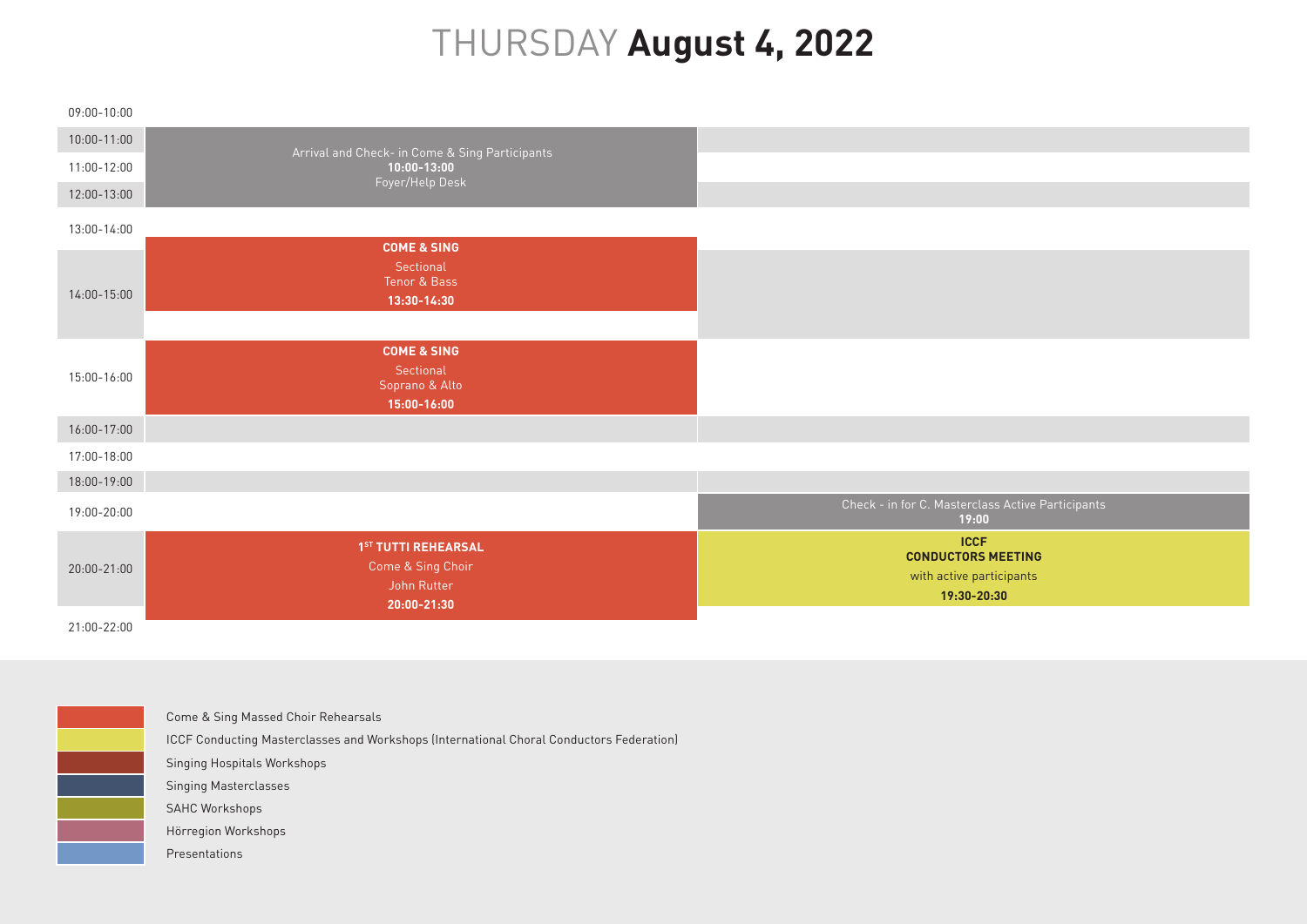## FRIDAY **August 5, 2022**

| 09:00-10:00 | Morning Check-In for Singing Masterclass Active and Passive Participants. Register for Workshops at help desk in foyer<br>09:00-10:00    |                                             |                                                                                                                              |                                                                                   |                                                                    |                                                                                     |
|-------------|------------------------------------------------------------------------------------------------------------------------------------------|---------------------------------------------|------------------------------------------------------------------------------------------------------------------------------|-----------------------------------------------------------------------------------|--------------------------------------------------------------------|-------------------------------------------------------------------------------------|
| 10:00-11:00 | <b>COME &amp; SING</b><br>Sectional<br>Sopranos & Altos<br>10:00-11:30                                                                   | <b>THOMAS</b><br><b>HAMPSON</b>             | <b>SINGING HOSPITALS:</b><br>MULTIFACETED CIRCLE<br><b>SONGS</b><br>Johanna Seiler &<br>Simone Plechinger<br>$10:00 - 11:00$ | <b>ICCF</b><br><b>BENGT OLLÉN</b><br><b>Conducting Masterclass</b><br>10:00-11:30 | <b>KIRSTEN</b><br><b>SCHÖTTELDREIER</b>                            | <b>ICCF</b><br><b>THOMAS CAPLIN</b><br><b>Conducting Masterclass</b><br>10:00-11:30 |
| 11:00-12:00 |                                                                                                                                          | <b>Singing Masterclass</b><br>10:00-13:00   | <b>SINGING HOSPITALS:</b><br><b>UNCOVER THE BEAUTY OF</b>                                                                    | <b>ICCF</b>                                                                       | <b>Singing Masterclass</b><br>10:00-13:00                          | <b>ICCF</b>                                                                         |
| 12:00-13:00 | <b>COME &amp; SING</b><br>Sectional<br><b>Tenors &amp; Basses</b><br>12:00-13:00                                                         |                                             | YOUR OWN VOICE<br>Angelika Görs &<br>Vera Kimmig<br>11:30-12:30                                                              | <b>OKSANA SUKHETSKA</b><br><b>Conducting Masterclass</b><br>11:30-13:00           |                                                                    | <b>MICHAEL BARRETT</b><br><b>Conducting Masterclass</b><br>11:30-13:00              |
|             |                                                                                                                                          |                                             | <b>SINGING HOSPITALS:</b><br>THE POWER OF SONG                                                                               |                                                                                   |                                                                    |                                                                                     |
| 13:00-14:00 |                                                                                                                                          |                                             | Katharina &<br><b>Wolfgang Bossinger</b><br>13:00-14:00                                                                      |                                                                                   |                                                                    |                                                                                     |
| 14:00-15:00 | Afternoon Check-In for Singing Massterclass Active and Passive Participants. Register for Workshops at help desk in foyer<br>14:00-15:00 |                                             |                                                                                                                              |                                                                                   |                                                                    |                                                                                     |
| 15:00-16:00 | 2 <sup>ND</sup> TUTTI REHEARSAL                                                                                                          |                                             |                                                                                                                              | <b>HÖRREGION:</b>                                                                 |                                                                    |                                                                                     |
| 16:00-17:00 | <b>Come &amp; Sing CHOIR</b><br>John Rutter<br>15:00-16:30                                                                               | <b>THOMAS</b><br><b>HAMPSON</b>             | <b>HÖRREGION:</b><br><b>Making Music &amp;</b><br>Hearing<br>16:00-17:00                                                     | Hearing & seeing music<br>in a different way<br>15:00-16:30                       | <b>KIRSTEN</b><br><b>SCHÖTTELDREIER</b>                            | <b>DAVID LEE</b><br><b>BREWER</b>                                                   |
| 17:00-18:00 |                                                                                                                                          | <b>Singing Masterclass</b><br>15:00-18:00   | SAHC:<br><b>JAMIE WRIGHT AND</b><br><b>TORI LONGDON</b><br>The Keys to Harmony<br>17:00-18:00                                |                                                                                   | <b>Singing Masterclass</b><br>15:00-18:00                          | <b>Singing Masterclass</b><br>15:00-18:00                                           |
| 18:00-19:00 |                                                                                                                                          |                                             | SAHC:<br><b>JAMIE WRIGHT AND</b>                                                                                             | <b>HÖRREGION</b>                                                                  | <b>ICCF</b><br><b>OKSANA SUKHETSKA</b>                             | <b>ICCF</b><br><b>MICHAEL BARRETT</b>                                               |
| 19:00-20:00 |                                                                                                                                          |                                             | <b>TORI LONGDON</b><br>The Heartbeat of Music<br>18:30-19:30                                                                 | <b>DISCUSSION PODIUM:</b><br>Music for the Hearing Impaired<br>18:00-19:30        | <b>Ukrainian Folksong</b><br>Arrangements<br>Workshop: 18:00-19:30 | <b>Where Africa Meets</b><br>the West<br>Workshop: 18:00-19:30                      |
|             |                                                                                                                                          | <b>DAVID LEE</b>                            |                                                                                                                              |                                                                                   |                                                                    |                                                                                     |
| 20:00-21:00 |                                                                                                                                          | <b>BREWER</b><br><b>Singing Masterclass</b> |                                                                                                                              |                                                                                   |                                                                    |                                                                                     |
| 21:00-22:00 | 3RD TUTTI REHEARSAL<br><b>Come &amp; Sing CHOIR</b><br>WCP core &WOP, JR<br>20:30-22:00                                                  | 19:30-21:30                                 |                                                                                                                              |                                                                                   |                                                                    |                                                                                     |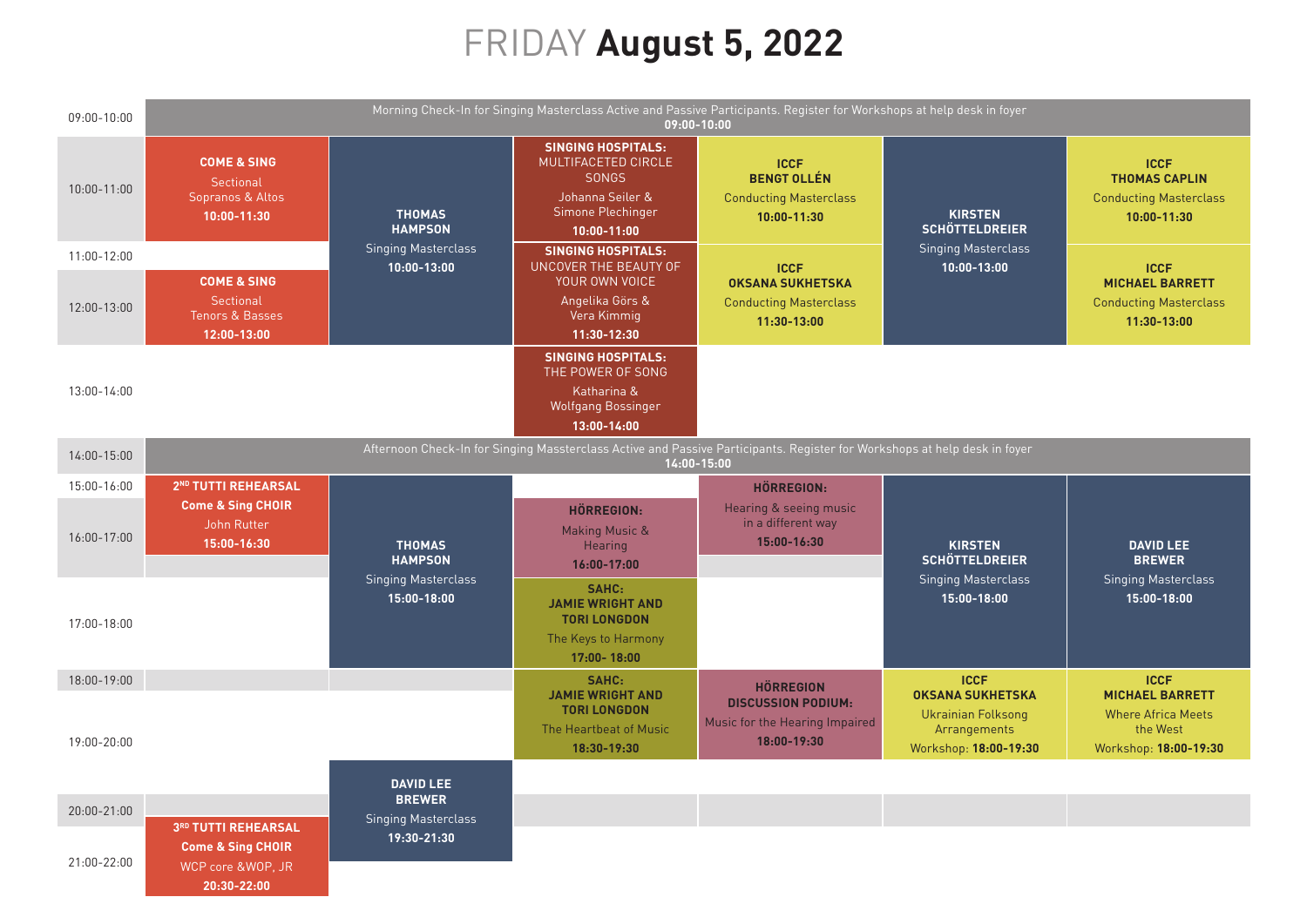## SATURDAY **August 6, 2022**